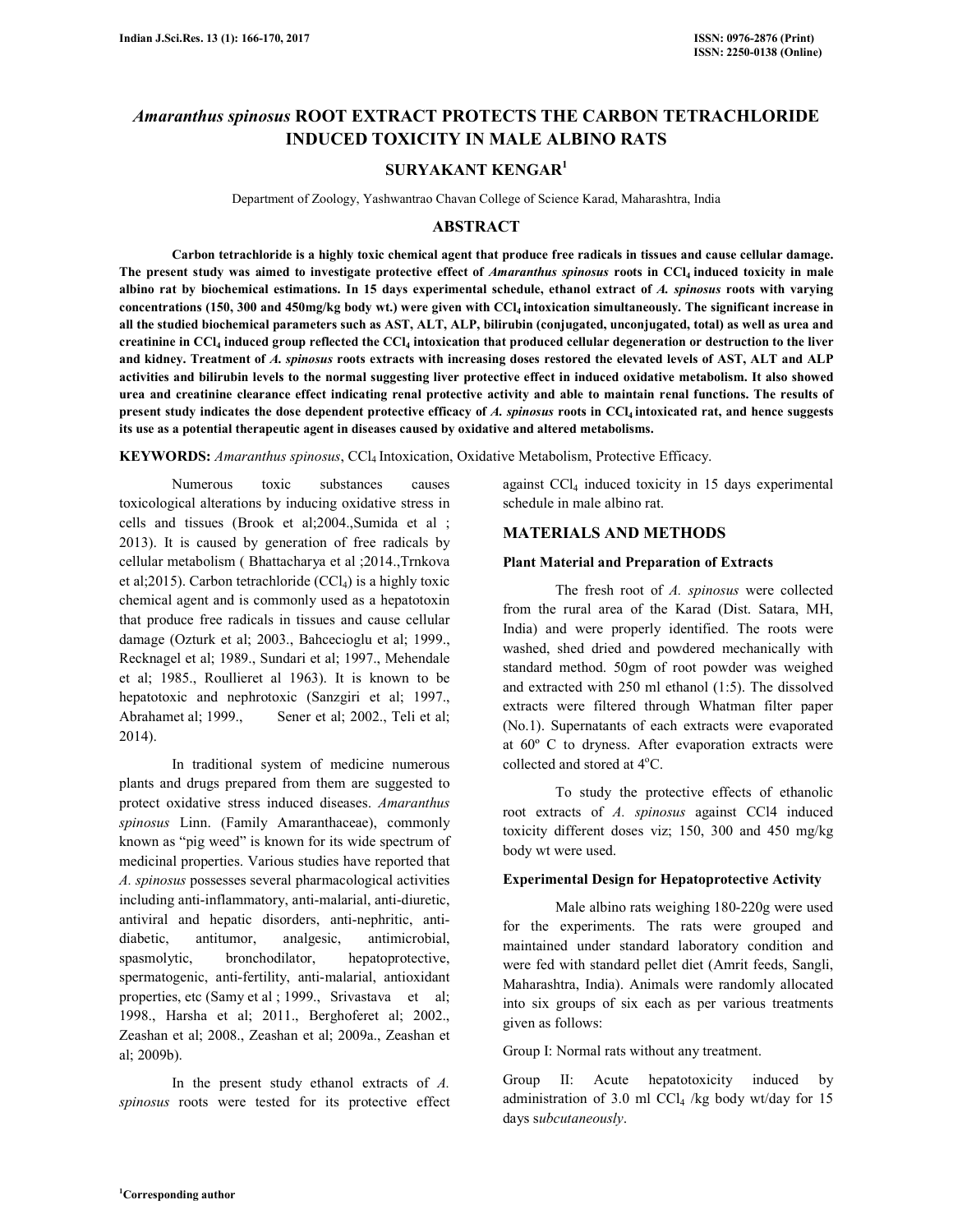Group III: 3.0 ml CCl4 /kg body wt/day for 15 days (sc) + 50 mg dose of *A. spinosus* root extract/kg body wt. for 15 days simultaneously.

Group IV: 3.0 ml  $\text{CCl}_4$  /kg body wt/day for 15 days (sc) + 150 mg dose of *A. spinosus* root extract/kg body wt. for 15 days simultaneously.

Group V: 3.0 ml  $CCl_4$ /kg body wt/day for 15 days (sc) + 300 mg dose of *A. spinosus* root extract/kg body wt. for 15 days simultaneously.

Group VI: 3.0 ml CCl4 /kg body wt/day for 15 days (sc) + 450 mg dose of *A. spinosus* root extract/kg body wt. for 15 days simultaneously.

 At the end of experimental period, all the animals were sacrificed and blood sample was taken for biochemical studies.

## **Collection of Serum**

 After completion of the experimental schedule, animals were killed by giving deep ether anaesthesia. Blood was collected and was allowed to clot at room temperature by leaving it for 20-30 minutes undisturbed. Serum samples were obtained by centrifugation of clots at 12000rpm for 10 min.

#### **Biochemical Estimations**

 To test the protective efficacy of ethanol extracts of *A. spinosus* roots, liver and kidney functional tests were determined by estimation of biochemical parameters of marker enzymes and antioxidant enzymes. Diagnosis of liver function is performed by measuring serum AST (Aspartate aminotransferase), ALT (Alanine aminotransferase), Alkaline phosphatase (ALP) and bilirubin (conjugated and unconjugated). Kidney functions were determined by measuring serum urea and creatinin. All these biochemical tests were performed using Autoanalyser.

#### **Statistical Analysis**

 All the results were analyzed statistically by student 't' test. The values of  $p<0.05$ ,  $p<0.01$ ,  $p<0.001$ were considered as significant.

## **RESULTS**

**Effect of** *A. spinosus* **root extracts on serum AST, ALT and ALP levels in CCl4 intoxicated male albino rats** 

 For the assessment of liver functioning serum AST, ALT and ALP activities were determined. The alterations are given in (Table 1).

| Table 1: Effect of A. spinosus in CCl4 induced alterations of serum AST, ALT and ALP levels. (Values expressed |
|----------------------------------------------------------------------------------------------------------------|
| as units/ml serum)                                                                                             |

| Sr. No.            | Group                                              | AST                      | ALT                           | ALP                      |
|--------------------|----------------------------------------------------|--------------------------|-------------------------------|--------------------------|
|                    | Normal                                             | $24.48 \pm 1.98$         | $16.58 \pm 0.99$              | $26.38 \pm 1.11$         |
| $\mathcal{L}$      | $\text{CCl}_4$ (3.0 ml/kg body wt) sc              | $44.21 \pm 2.09^{\circ}$ | $24.69 \pm 1.54^{\circ}$      | $37.99 \pm 1.99^{\circ}$ |
| 3                  | $ CCI_4 + 150 \text{ mg}$ extracts /kg body wt) po | $42.54 \pm 1.57^c$       | $23.36 \pm 2.01^{\circ}$      | $36.09 \pm 0.68^{\circ}$ |
| $\mathbf{\Lambda}$ | $CCl4 + 300$ mg extracts /kg body wt) po           | $39.87 \pm 3.08^{\circ}$ | $20.87 \pm 1.08^{\circ}$      | $34.12 \pm 1.14^b$       |
|                    | $CCl_4 + 450$ mg extracts /kg body wt) po          | $27.58 \pm 1.54^2$       | $18.57 \pm 1.34$ <sup>x</sup> | $27.89 \pm 1.03^x$       |

Values are mean  $\pm$  SE of 6 animals.

p-values  $- a<0.05$ , b $<0.01$  and c $<0.001$  vs. normal rat

 $x<0.05$ ,  $y<0.01$  and  $z<0.001$  vs.CCl<sub>4</sub> treated rat

 AST, ALT and ALP are reported to be sensitive indicators of liver injury. The biochemical estimation for AST, ALT and ALP activity in normal rat serum exhibited 24.48, 16.58 and 26.38 units activity/ml serum respectively; which were significantly increased by 1.80 fold ( $p<0.001$ ), 1.48 fold ( $<0.01$ ) and 1.44 fold  $(\leq 0.001)$  respectively after CCl<sub>4</sub> administration. Treatments of 150, 300 and 450 mg doses of *A. spinosus* root extracts per day for 15 days; exhibited increased AST activities by 1.73, 1.62 and 1.12 folds respectively as compared with normal rat. However it was reduced by 3.77, 9.81 and 37.61%

**Effect of** *A. spinosus* **root extracts on serum bilirubin levels in CCl4 intoxicated male albino rats** 

(<0.001) respectively. The treatments of 150, 300 and 450 mg doses of extracts showed 1.40, 1.25 and 1.12 folds increase in ALT activities respectively, when compared with normal value. In contrast, activities showed 5.38, 15.47 and 24.78% decline after comparison with  $CCl<sub>4</sub>$  treated rat enzyme activity. Treatments of similar doses of *A. spinosus* root extracts showed the exact trend to the ALP activities also; where it showed 1.36, 1.29 and 1.05 fold increased the ALP activities as compared to the normal rat. When compared with CCl<sub>4</sub> treated rat, ALP activities was reduced by 5.0, 10.18 and 26.58 % respectively.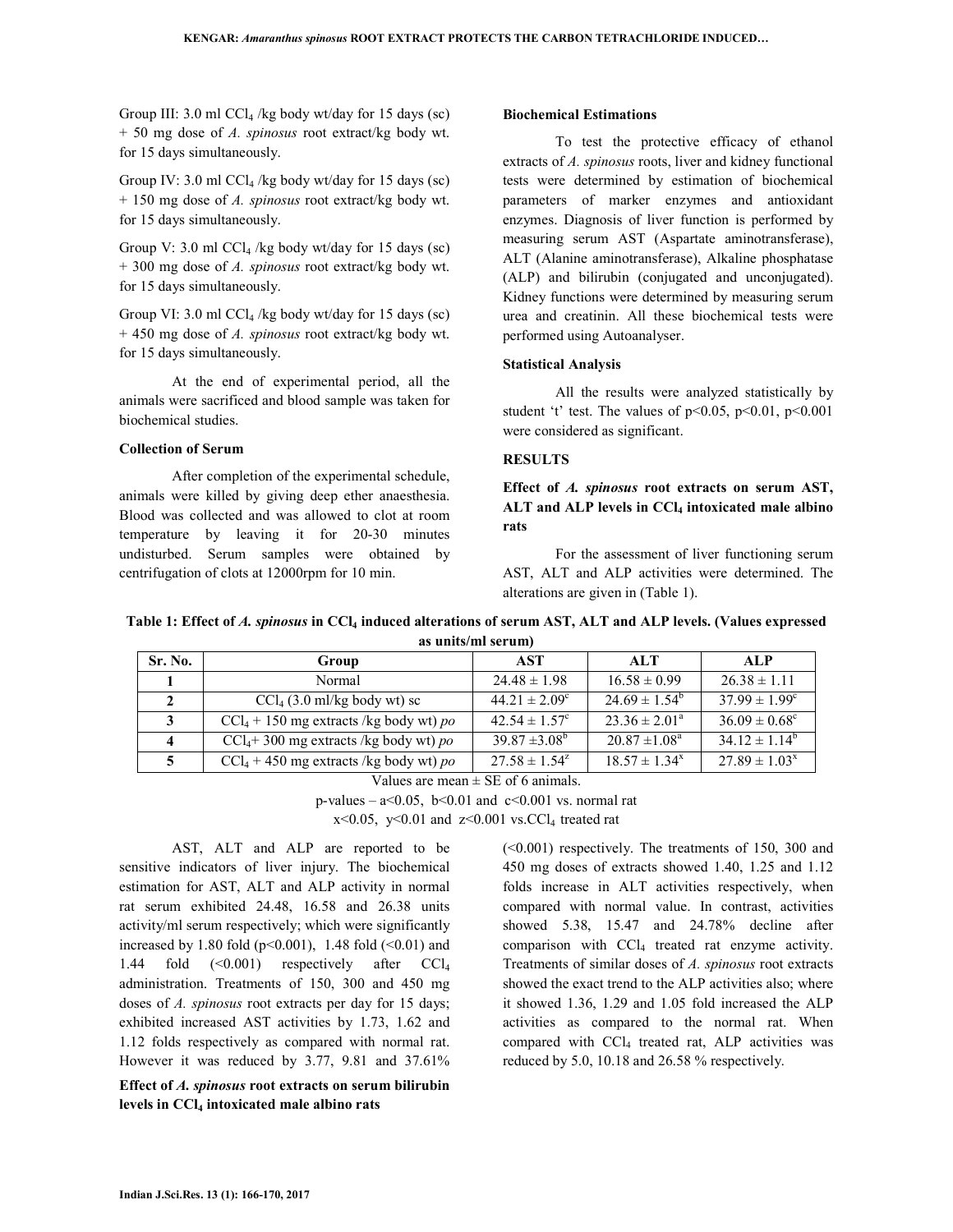For the assessment of liver functioning serum conjugated, unconjugated and total bilirubin content

were estimated. Alterations are given in (Table 2).

| Table 2: Effect of A. spinosus in CCl <sub>4</sub> induced alterations of serum bilirubin levels (Values are expressed as mg/dl |  |
|---------------------------------------------------------------------------------------------------------------------------------|--|
| serum).                                                                                                                         |  |

| Sr. No.        | Group                                     | Conjugated               | Unconjugated         | Total                   |
|----------------|-------------------------------------------|--------------------------|----------------------|-------------------------|
|                | Normal                                    | $0.17 \pm 0.011$         | $0.05 \pm 0.003$     | $0.22 \pm 0.02$         |
|                | $\text{CCl}_4$ (3.0 ml/kg body wt) sc     | $0.29 \pm 0.012^c$       | $0.08 \pm 0.002^c$   | $0.37 \pm 0.02^{\circ}$ |
|                | $CCl_4 + 150$ mg extracts /kg body wt) po | $0.27 \pm 0.033^{\circ}$ | $0.06 \pm 0.002^{2}$ | $0.33 \pm 0.01^{\circ}$ |
| $\overline{4}$ | $CCl_4$ +300 mg extracts /kg body wt) po  | $0.24 \pm 0.012^{b,x}$   | $0.06 \pm 0.004^x$   | $0.30 \pm 0.03^{\circ}$ |
|                | $CCl_4 + 450$ mg extracts /kg body wt) po | $0.17 \pm 0.011^z$       | $0.05 \pm 0.001^z$   | $0.21 \pm 0.02^z$       |

Values are mean  $\pm$  SE of 6 animals.

p-values  $- a<0.05$ , b $<0.01$  and c $<0.001$  vs. normal rat

 $x \le 0.05$ ,  $y \le 0.01$  and  $z \le 0.001$  vs.CCl<sub>4</sub> treated rat

 Normal rat exhibited 0.17 mg/dl conjugated bilirubin content. After  $CCl<sub>4</sub>$  administration it was increased by 1.70 fold. Treatments of 150 and 300mg doses of A. spinosus extracts showed 1.58 and 1.41 folds increase in conjugated bilirubin, but the content remained unaltered after 450 mg dose treatment. It was progressively reduced to normal by 6.89, 17.24 and 41.37% respectively to the 150, 300 and 450 doses treatments. Similarly 0.05 mg/dl serum unconjugated bilirubin in normal rat was significantly increased by 1.6 folds  $(\leq 0.001)$  after CCl<sub>4</sub> intoxication. This elevated level was reduced to normal by the treatment of *A. spinosus* root extracts. Total bilirubin content of normal rat was 0.22 mg/dl serum which was increased by 1.68 fold after CCl<sub>4</sub> intoxication. Increases of 1.5 and 1.36

folds were noted after 150 and 300 mg *A. spinosus* extract treatments, but it remained same after 450 mg dose on comparison with that of normal rat. Reduction of 10.81, 18.91 and 43.24% were observed after 150, 300 and 450mg doses treatments respectively, when compared with CCl<sub>4</sub> treated rat content.

## **Effect of** *A. spinosus* **root extracts on serum urea and creatinine contents in CCl<sup>4</sup> intoxicated male albino rats**

 For the assessment of kidney functioning serum urea and creatinine content were estimated. Alterations in serum urea and creatinine contents are given in (Table 3).

| Table 3: Effect of A. spinosus in CCl <sub>4</sub> induced alterations of serum Urea and Creatinin content (Values expressed |
|------------------------------------------------------------------------------------------------------------------------------|
| as mg/dl serum)                                                                                                              |

| Sr. No. | Group                                      | Urea                     | Creatinin               |
|---------|--------------------------------------------|--------------------------|-------------------------|
|         | Normal                                     | $20.34 \pm 1.63$         | $3.09 \pm 0.29$         |
|         | $\text{CCl}_4$ (3.0 ml/kg body wt) sc      | $31.87 \pm 1.74^{\circ}$ | $5.17 \pm 0.11^{\circ}$ |
|         | $ CCl_4 + 150$ mg extracts /kg body wt) po | $30.68 \pm 1.45c$        | $5.10 \pm 0.24^c$       |
|         | $CCl4+300$ mg extracts /kg body wt) po     | $28.74 \pm 1.87$         | $4.57 \pm 0.18^b$       |
|         | $ CCl_4 + 450$ mg extracts /kg body wt) po | $22.54 \pm 1.37^y$       | $3.97 \pm 0.29^x$       |

Values are mean  $\pm$  SE of 6 animals.

p-values –  $a \le 0.05$ ,  $b \le 0.01$  and  $c \le 0.001$  vs. normal rat

 $x \leq 0.05$ ,  $y \leq 0.01$  and  $z \leq 0.001$  vs.CCl<sub>4</sub> treated rat

 Normal rat showed 20.34 mg/dl serum urea content. It was increased by 1.56 fold after CCl<sub>4</sub> administration ethanol extracts of *A. spinosus* treatments resulted in 1.50, 1.41 and 1.10 folds increases after 150, 300 and 450 mg doses respectively when compared with normal rat urea content. But it was dose dependently reduced by 3.73, 9.82 and 29.27% respectively after similar doses treatments. The creatinine content in normal rat (3.09mg/dl) was significantly increased after  $CCl_4$  intoxication (<0.001); which was also dose dependently reduced to normal.

### **DISCUSSION**

 The present study was undertaken to investigate possible protective efficacy of *A. spinosus* root extracts in CCl<sub>4</sub> intoxicated male albino rats. It was determined by estimation of biochemical parameters that reflecting liver and kidney functions.

 The results of biochemical parameters revealed the significant elevation of enzyme levels in CCl4 treated group indicating that CCl4 induces oxidative damage to the liver by cellular degeneration resulting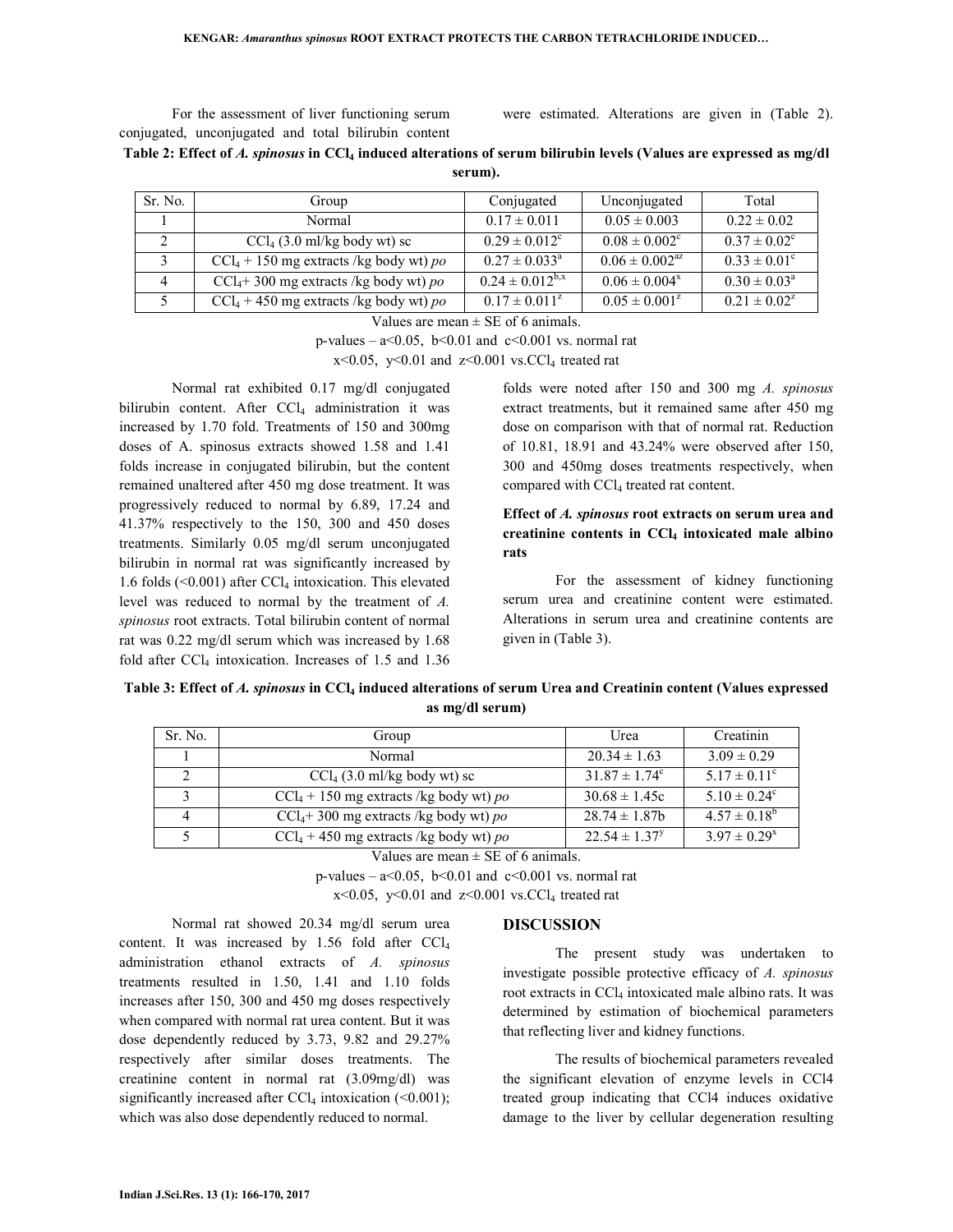into release of enzymes from the cytoplasm into the blood circulation. It is mainly attributed to the toxic metabolites that may alter plasma membrane, intracellular ion homeostasis or degenerative enzyme activity resulting cell necrosis and consequent cell death (Recknagel et al; 1989., Sallie et al; 1991., Slater; 1984).

 The significant increase in all the studied biochemical parameters such as AST, ALT and ALP, bilirubin (conjugated, unconjugated, total) as well as  $urea$  and creatinine in  $CCl_4$  induced group is in agreement with several researchers (Teli et al; 2013., Teli et al; 2014., Reyes et al; 2007). Who recorded significant increase in liver enzymes and kidney function in CCl<sub>4</sub> intoxication of rats. After simultaneous treatment of graded doses of ethanol extracts of *A. spinosus* roots, in 15 days protective experimental schedule normalized the elevated levels of AST, ALT and ALP indicating protective effect of *A. spinosus* extract during oxidative metabolism especially by 450 mg dose of extract. It has been attributed to antioxidant and membrane stabilizing activities. The depleted CCl<sup>4</sup> influenced biochemical parameters towards normal level may be due to its membrane stabilizing activity as well as repair of hepatic tissue damages caused by  $\text{CCl}_4$ .

Administration of  $CCl<sub>4</sub>$  induce significant increase in urea and creatinine contents. Treatment of graded doses of *A. spinosus* roots reduced this elevated level indicating renal protective activity of this plant and able to maintain renal functions. The effective dose was 450mg. CCl<sub>4</sub> influenced elevated contents of conjugated, unconjugated and total bilirubin was reduced by 150 and 300 mg doses of extracts but the levels were not normalized indicating that low concentration are not able to clear the arrested bilirubin in serum and remained high over the normal. But treatment of 450 mg dose of extract exhibited bilirubin clearance efficiency that may be helping for the stability of biliary dysfunction and improvement in liver function tests.

 Several studies have reported that the substances having with antioxidative and free radical scavenging properties playing a promising role in protecting liver and kidney toxicity (Nikolova et al; 2011., Kumar et al; 2012., Ozturk et al; 2009., Ogeturk et al; 2005). *A. spinosus* revealed the presence of alkaloids, flavonoids, glycosides, phenolic acids, steroids, amino acids, terpenoids, lipids, saponin, betalain, β-sitosterol, stigmasterol, linoleic acid, rutin, catechuic tannins and carotenoids (Harsha et al; 2011., Azhar-ul-Haq et al; 2006., Blunden et al; 1999).

 The results of present study indicated that ethanol extracts of *A. spinosus* roots exert positive effects on antioxidant status and protect the toxicity of liver and kidney by normalizing the metabolism induced by  $CCl<sub>4</sub>$  with significant protective effect at higher doses in male albino rat. It may be attributed to its several bioactive constituents like flavonoids, phenolic compounds, glycosides, β-sitosterol. However, further studies are required to elucidate mechanism of potential therapeutic agent for its application in diseases caused by oxidative and altered metabolisms.

## **REFERENCES**

- Abraham P., Wilfred G. and Cathrine S.P., 1999. Clinica Chimica Acta., **289**(1-2):177-179.
- Azhar-ul-Haq M., Afzam N., Khan S.B. and Muhammad P., 2006. Polish J. Chem., **80**: 259-263.
- Bahcecioglu I. H., Ustundag B., Ozercan I., Ercel E., Baydas G., Akdere T. and Demir A., 1999. Hepatol. Res., **15**: 215-224.
- Berghofer E. and Schoenlechner R., 2002. Grain amaranth In: Pseudocereals and Less Common Cereals. Grain Properties and Utilization Potential (Belton, P.S. and Taylor J.R.N. eds,), Springer, Berlin DHei- delberg D, New York, pp. 219-260.
- Bhattacharya A., Chattopadhyaya R., Mitra S. and Crowe S.E., 2014. Physiol. Rev., **94**(2):329- 354.
- Brook R.D., Barry F., Wayne C., Yuling H., George H., Michael L., Russell L., Murray M., Jonathan S., Sidney C., Smith Jr. and Ira T., 2004. Circulation, **109**: 2655-2671.
- Blunden G., Yang M., Janicsak M.I. and Carabot-Cuervo A., 1999. Biochemical Systematics and Ecology., **27**:87-92.
- Harsha Vardhana S., 2011. Pharmacophore, **2**(5):266- 270.
- Kumar S.V., Sanjeev T., Ajay S. A., 2012. IJARPB, **1**: 31-38.
- Mehendale H.M., 1985. Hepatic toxicity in Modern Toxicology. M D Metropolian Book publishers, New Delhi.
- Nikolova M., Evstatieva L. and Nguyen T. D., 2011. Botanica. Serbica., **35**: 43-48.